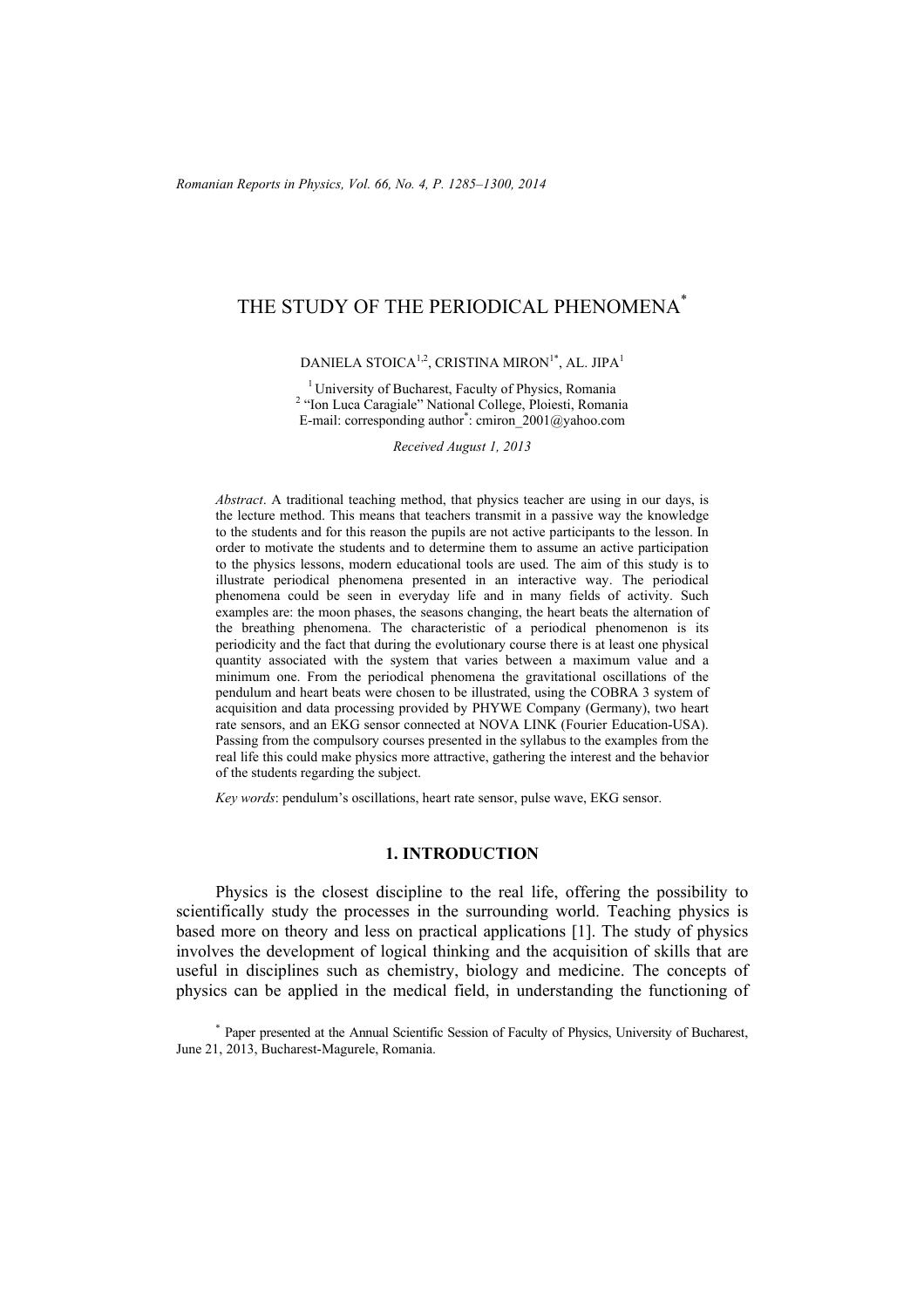certain instruments and devices such as the pacemaker, the defibrillator etc. [2]. Teachers should use those teaching strategies and those means of education which determine the student to see physics as a system of concepts that must be applied in practice [3]. The interactive whiteboard and the equipment provided with boards of acquisition and data processing are instruments that, when used during physics lessons, allow an interdisciplinary approach of different subjects. The present paper aims to study two periodic phenomena, namely the gravitational pendulum's oscillations using the COBRA 3 system of acquisition and data processing provided by PHYWE Company (Germany), and the heart beats using equipment NOVA LINK, Heart Rate / Pulse Sensor, Heart Rate (Exercise) Sensor and EKG Sensor (Fourier Education USA). By conducting the experiments mentioned above, the students had the possibility to represent the resulted data on a graph and to determine some characteristics of the signals, for example: the period, the frequency and the amplitude.

# **2. THE THEORETICAL FRAMEWORK**

The periodic phenomenon is the phenomenon which identically reproduces itself at equal intervals of time. To a system that evolves in a periodic manner one can attach at least a physical quantity that varies periodically between a minimum and a maximum value. The variation in time of such a physical quantity is a periodic signal. The periodical signals are characterized by frequency, period and amplitude. The functioning of the human body is largely based on periodic phenomena such as heart beats, breathing phenomena etc. The study of these phenomena in medicine contributes to the establishment of a correct diagnosis. In this way, the study of the electrical signals recorded during an electrocardiogram, can identify abnormal heart rate known as arrhythmias. The biological phenomena are not strictly periodic. However, these phenomena could be considered periodic if the study duration is not too long.

# 2.1. THE OSCILLATIONS OF THE GRAVITATIONAL PENDULUM

The equation which describes the oscillatory motion of the gravitational pendulum, provided by the fact that the angular amplitude is small enough, it is given by the following equation [4]:

$$
\frac{d^2\theta}{dt^2} + \frac{g}{l}\theta = 0\,,\tag{1}
$$

where  $\theta$  is the angular elongation, g is the gravitational acceleration and l is the wire's length. The solution of this equation is given by the relation (2):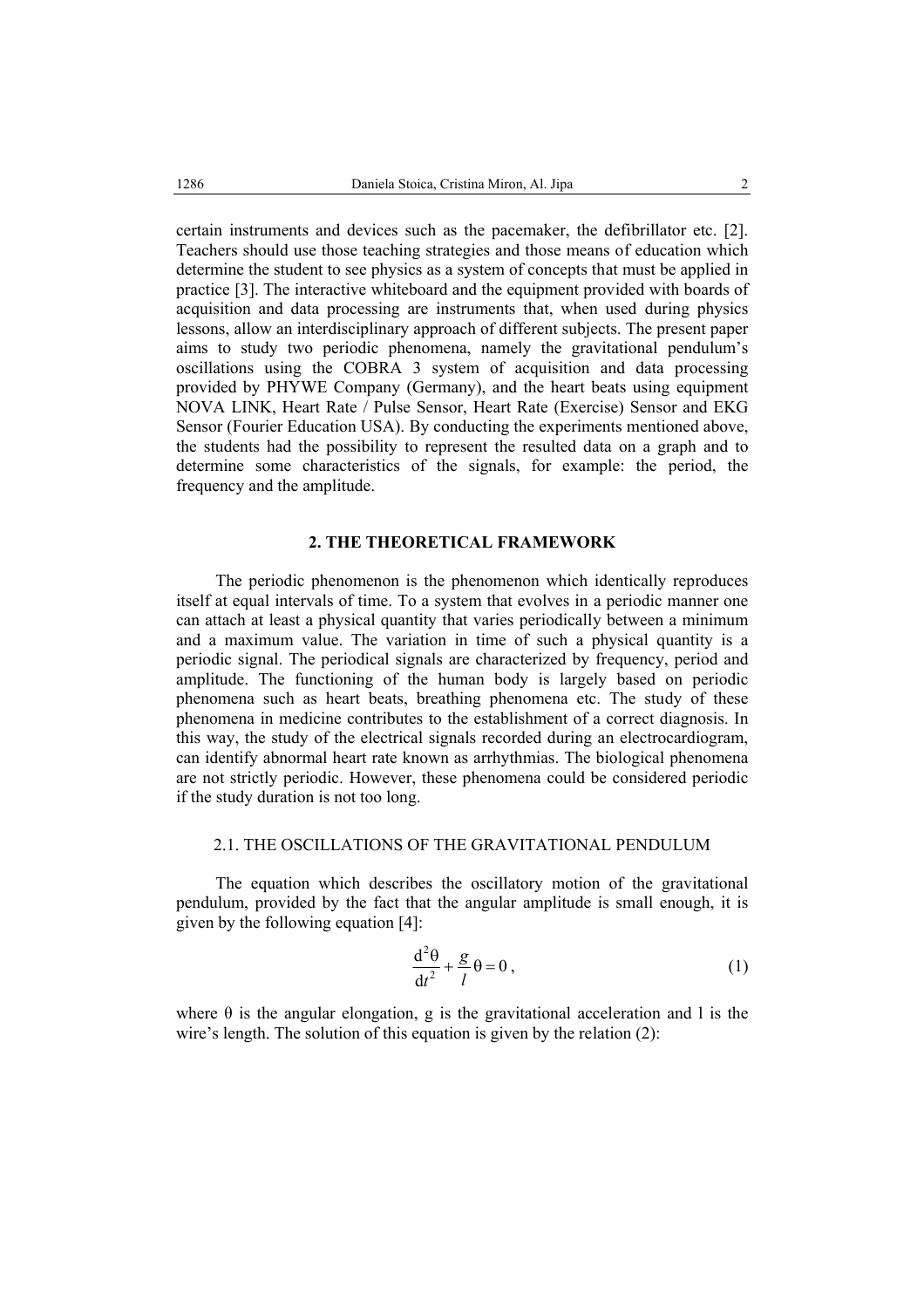$$
\theta = \theta_0 \sin \sqrt{\frac{g}{l}} t \,. \tag{2}
$$

This is the equation of harmonic oscillatory motion having the  $\theta_0$  amplitude. The pulsation is given by relation (3):

$$
\omega_0 = \sqrt{\frac{g}{l}} \,. \tag{3}
$$

# 2.2. THE HEART BEATS

The heart rate represents the number of cardiac cycles per minute or the number of heart beats per minute, being an important parameter for the cardiovascular system.

The structure of the heart consists of two pumps, each of them composed of one atria and one ventricle, one situated on the right side, that ensures the pulmonary circulation, and the other one located on the left side that ensures the systemic circulation. The mechanical activity of the heart implies the contraction of the myocardial cells, the opening and the closing of the valves and the blood flow to and from the heart's chambers.

Cardiac muscle is specialized for complex periodic electrical activity and repetitive contractions [5].

The efficient pumping of blood is realized only through the coordination of the two atria' and the ventricles' contractions [6]. The heart is an oscillator. The heart has a regular activity. One can talk about a cardiac cycle [7]. The cardiac cycle includes a systole and a diastole.

The systole is the active part of the cardiac cycle. During this stage, the arterial pressure is the highest and, in the same time, the blood from the ventricles is pumped in the aorta and in the pulmonary arteries. The diastole is the period when the heart relaxes. During the first stage of the diastole, the veins fill with blood the right and the left atria, while the two ventricles are relaxed. In the next stage, the cardiac muscle of the two atria contracts and pumps blood through the semilunar valves in the right and in the left ventricle at the same time [8]. For a healthy adult, the period of the cardiac cycle is 0.8 s. The pump function of the heart is performed by the electrical action of the heart muscle.

The electrical activity of the heart is controlled by a system of impulses generation and electrical conduction which includes: the sinoatrial node (SA), the atrioventricular node (AV), the atrioventricular septum and the Purkinje fibers and which assures the cardiac automatism. The SA node is located in the left atria's wall. Inside these structures there are electrical stimulating cells which generate the heart rate. These cells initialize spontaneously electrical impulses which are rapidly distributed to the other heart cells [8].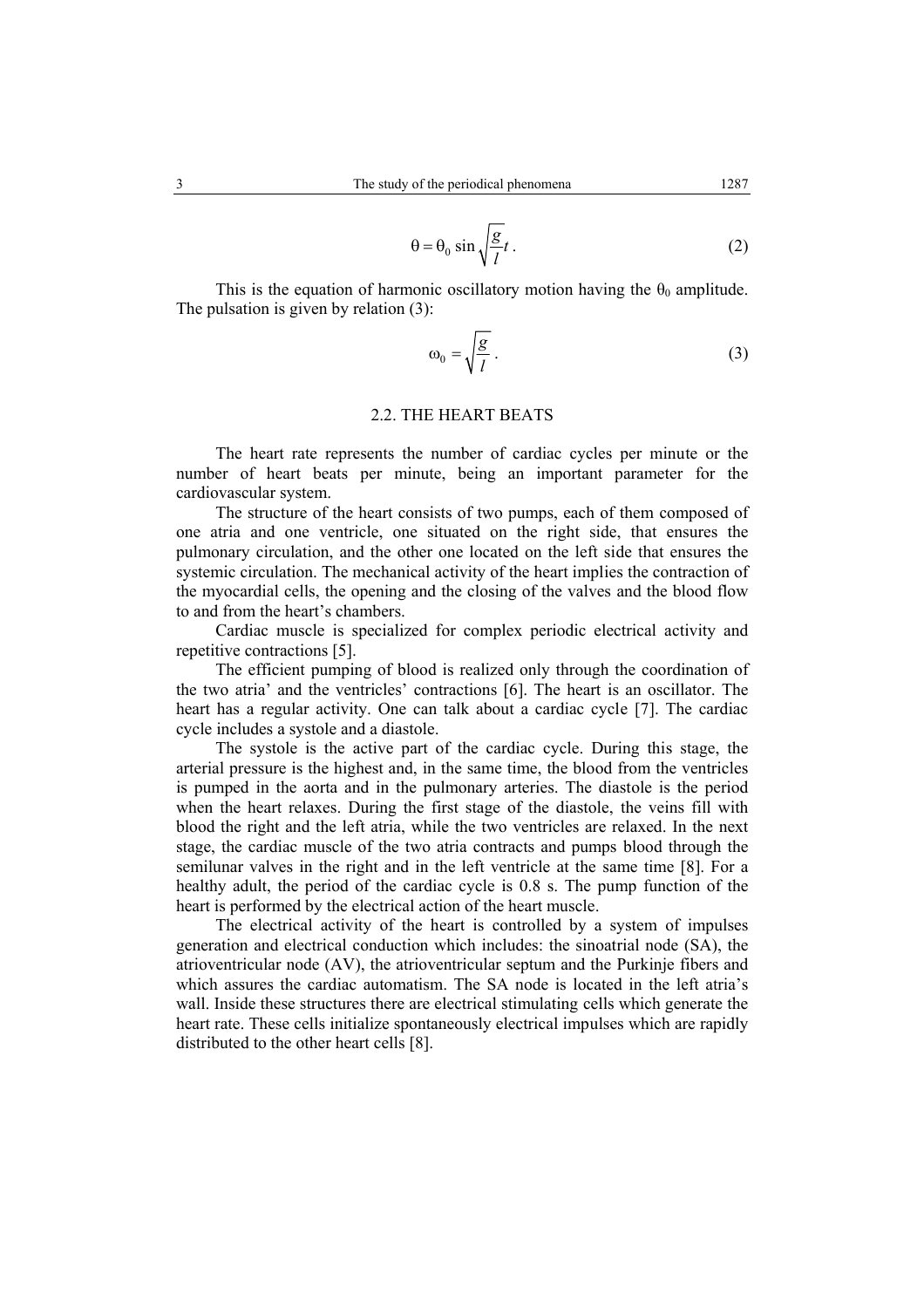The sinoatrial node acts as an electronic multivibrator, releasing one electric pulse at every cardiac cycle [9]. The excitation signal is rapidly transmitted at the atrioventricular node which is located at the right atria's base. The AV node slows the transmission of the signal to the ventricle in order to assure the appropriate filling of the ventricles. This delay always allows the atria to contract before the ventricles so that when the ventricles contract the atria relax. The electrical signal is the transmitted from the AV node to the AV septum which is located in the wall that separates the two ventricles. The AV septum splits into two branches, one for each ventricle. As these branches reach the top of the heart, they start to branch in structures called Purkinje fibers [9].

The electrocardiogram (EKG) is the graphical record of electrical impulses in the cardiac conduction system. The electrodes connected to the skin transmit the heart's electrical impulses, which are recorded as a continuous line [10]. Each heart beat generates a pattern, which is denoted by the letters P, QRS and T. A healthy heart produces a characteristic pattern of voltage changes. A typical electrocardiogram includes wave P, QRS complex and T wave. P wave represents the electrical impulse traveling across the atria. QRS complex represent the spread of the electrical impulse down the septum and around the ventricles in the Purkinje fibres. The T wave marks the end of the activity in the ventricles [10]. Figure 1 shows a normal EKG recording.



Fig. 1 – A normal EKG recording [11]. The colored versions could be accessed at http://www.infim.ro/rrp/.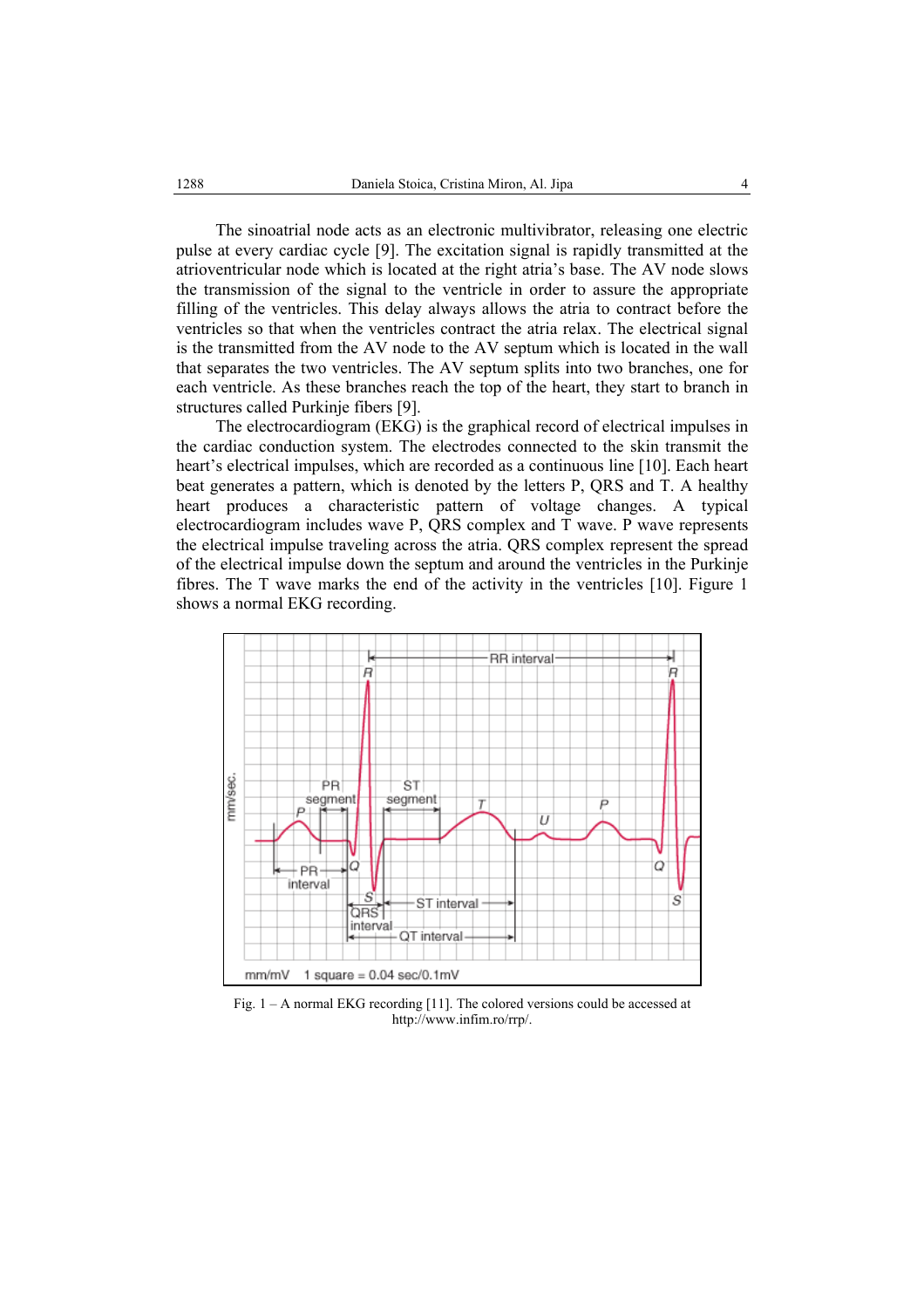Due to the action of pumping made by the heart, the blood enters in the arteries in jets or pulses [12]. The flow of the fluids in tubes with elastic walls allows the explanation of the flow regime of the blood in the circulatory system.

An increase in the pressure of a fluid that is in an elastic tube determines the expansion of the tube's walls. After the pressure is reduced, the deformed elastic tube comes to his initial shape and pushes the additional amount of fluid which was deposited through the elastic rebound of the tube's walls [13].

After every systole, a wave of deformation propagates from the heart to the peripheral blood vessels in the same way as a perturbation propagates alongside an elastic rope or at the surface of the water when an object is thrown in it [14]. If the pressure at the entrance in an elastic tube varies in an oscillating way, the result is a train of wave crests which moves along the tube [15]. The propagation of the waves inside an elastic tube is the simplest model of an artery [16].

The pressure generated by the heart increases and decreases in a periodic manner. The propagating wave of deformation of the artery walls is a pulse wave [15].

At every arterial or venous section affected by the pulse wave, it can be observed the following three coherent phenomena: the flow of the blood alongside the axis of the blood vessel (flow pulse), the increase of the blood pressure (pressure pulse), the extension of the transversal profile of the blood vessel (profile or volume pulse) [17].

The propagation of a wave in an elastic tube has as an effect the possibility for the wave to reflect when it encounters an unevenness of the medium in which it propagates or a narrowing of the tube [16]. The direct wave and the reflected one can interfere. The interference can be constructive if both waves are in phase or destructive if they are in opposition phase.

Starting from the heart to the periphery, the diameter of the arteries decreases while it continues to branch. Thus, at the closed end of the blood vessels it can be produced the reflection of the direct wave created by the ventricular contraction [16].

The arterial pressure waveform consists of the direct pressure wave created by the ventricular contraction and of the wave reflected at the periphery, especially in the lower part of the body [16]. If the reflected wave is present then it overlays the direct wave and the pressure that is measured is the result of the overlay of the two waves. The waveform of the pulse is determined by the phase difference between the direct wave and the reflected one [18]. Thus, if both waves are in phase, their interference will be constructive, having as a result the amplification of measured pressure whereas, if the two waves are in opposite phase, their interference will be destructive and the measured pressure will be diminished [16]. The pressure pulse wave is similar to the volume pulse wave [19]. Figure 2 shows a representation of a radial arterial pulse wave and a volume pulse wave.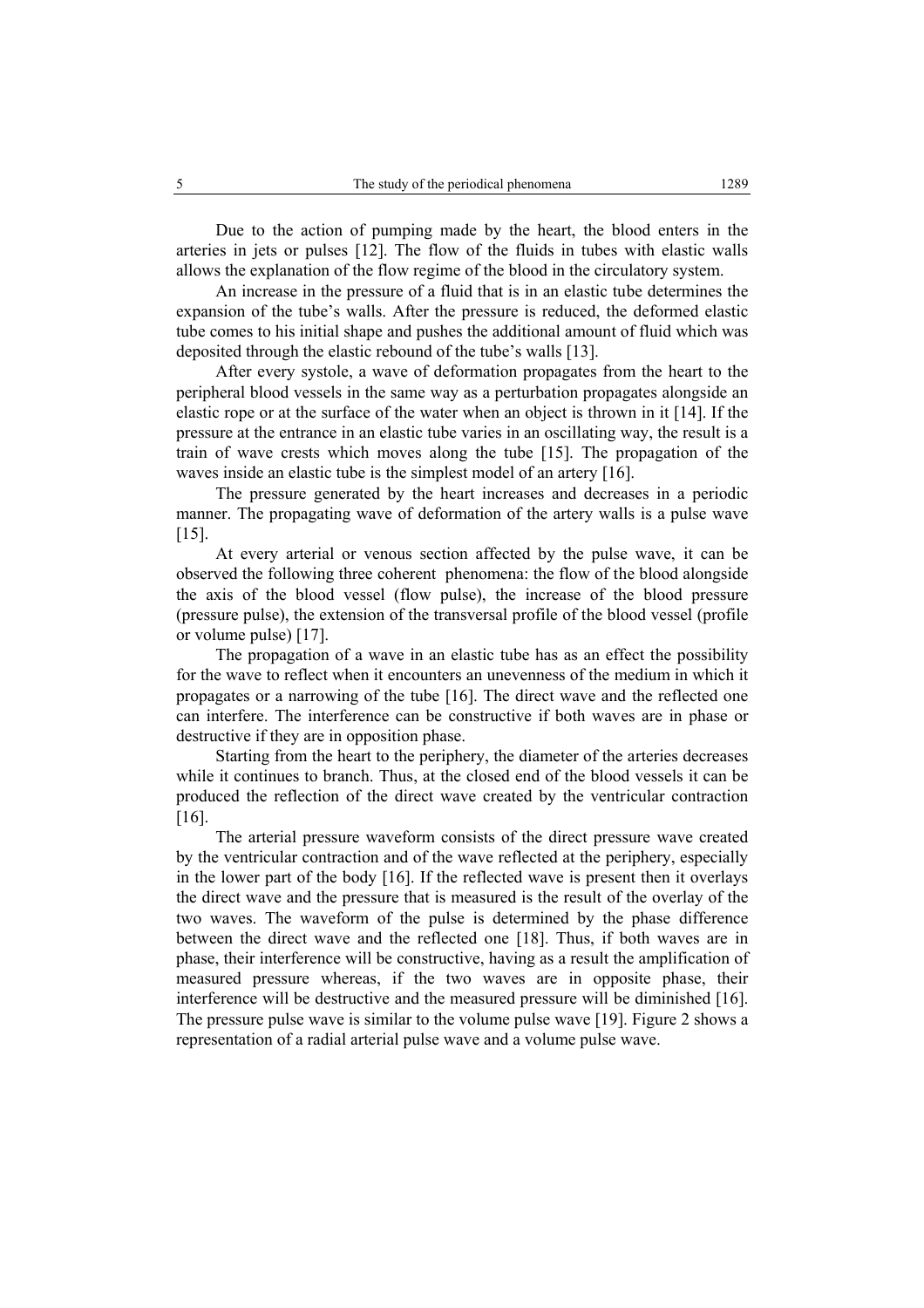

Fig. 2 – The waveform of the pressure /volume pulse [19]. The colored versions could be accessed at http://www.infim.ro/rrp/.

The peripheral pulse is an extension of the arterial pulse. The volume pulse wave can be detected at the finger. The method used is based on the detection of the cardiovascular pulse wave which propagates through the body using a source of IR radiations and a detector. The information about the volume pulse wave can be obtained by measuring the intensity of the IR radiation transmitted through the finger. The technique is used for detecting the changes in the blood's volume in the in the microvascular tissue of the finger. The amplitude of pulsations of the volume with every heart beat of the heart is correlated with the flow of blood [20].

The wave generated by the regular heart beats is periodical and pulsatile, but it is not a sinusoidal wave. The Fourier transform can be used to study the pulse wave form [15]. The Fourier transform transfers the signal from time domain to the frequency domain. The pressure pulse generated by the heart is actually a composite wave consisting of many so called harmonic components. The pressure pulse's frequency generated by the heart represents the fundamental frequency. The frequency of the second harmonic is double the fundamental frequency; the frequency of the third harmonic is three times the fundamental frequency. The fundamental frequency of the heart is 1 Hz [15].

## **3. THE METHOD**

#### 3.1. PENDULUM OSCILLATIONS WITH COBRA 3

The experiment was conducted assisted by the computer and using the equipment with acquisition boards and data processing, provided by Cobra 3 from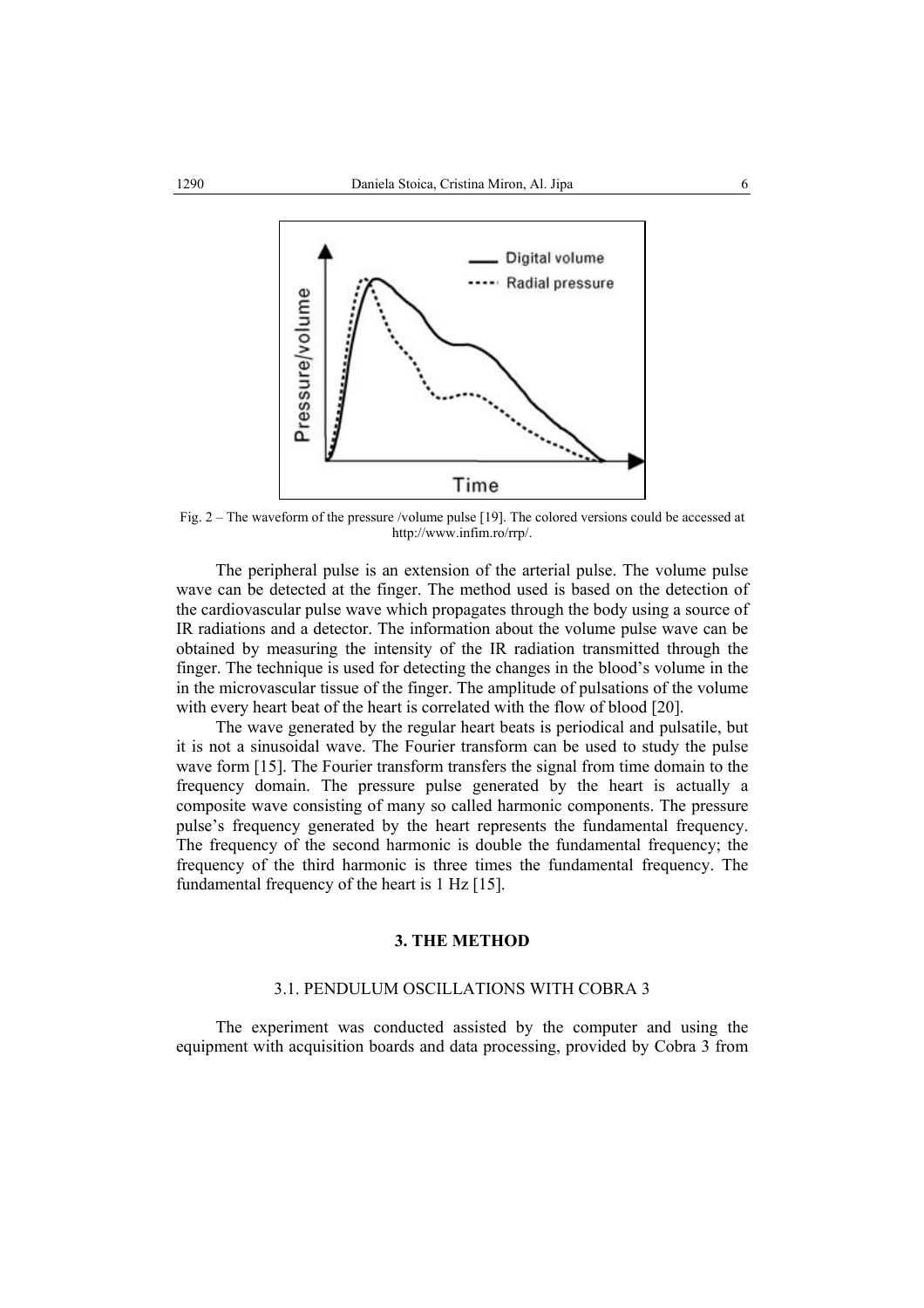Phywe System GMBH&Co.KG (Germany). Figure 3 depicts the equipment used. The graphic of angular amplitude versus time is visualized on interactive whiteboard and is presented in Fig. 4.

The graphic was displayed on the interactive whiteboard and with the aid of the cursors lines, the period can be determined, and also the signal's amplitude.



Fig. 3 – Gravitational pendulum. The colored versions could be accessed at http://www.infim.ro/rrp/.



Fig. 4 – Gravitational pendulum's oscillations. The colored versions could be accessed at http://www.infim.ro/rrp/.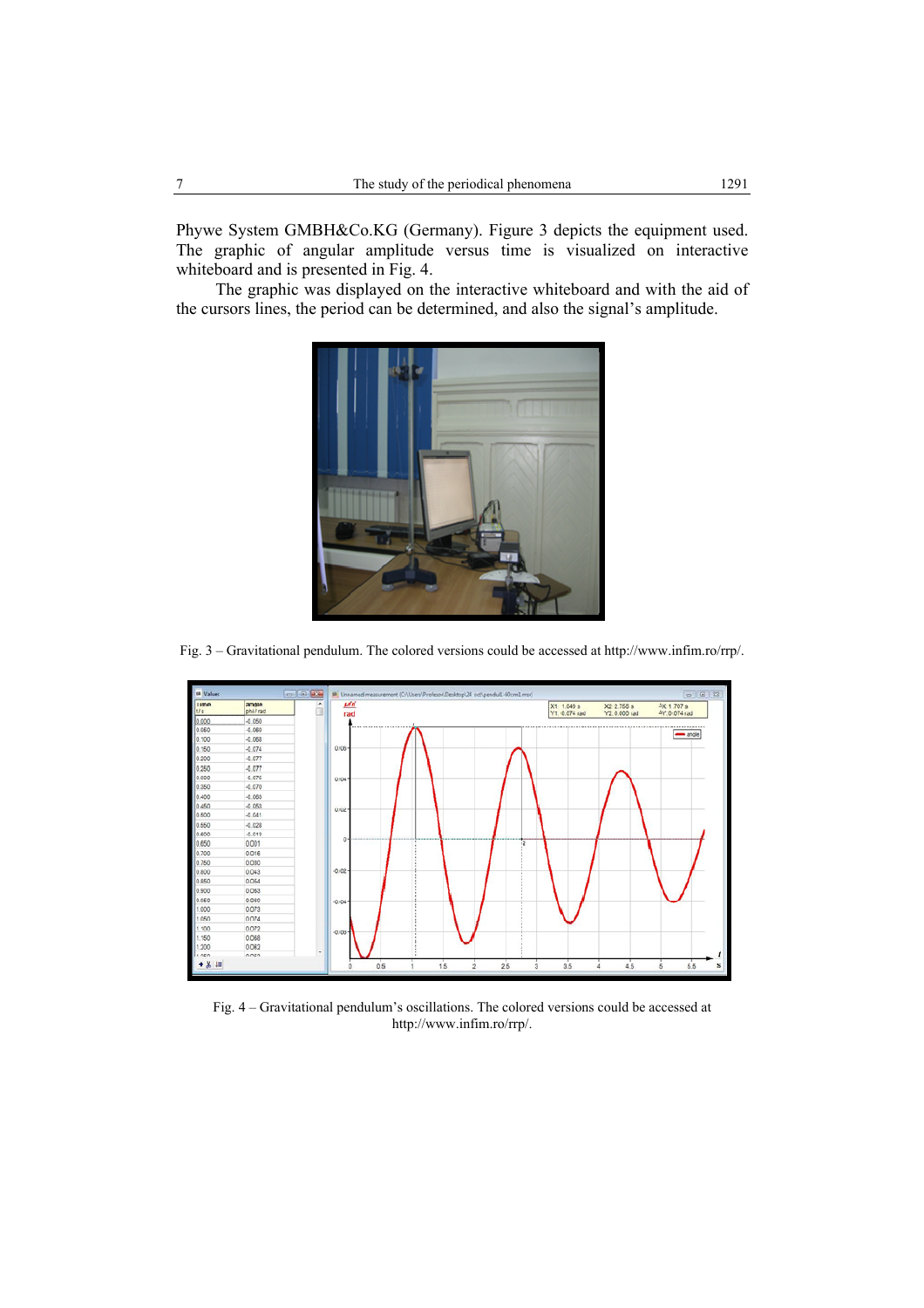#### 3.2. HEART BEATS

We pass on then to the study of the second periodical phenomenon, respectively the heart beats.

**a. The study of the heart beats using the Heart Rate/Pulse Sensor of Fourier Education Company (USA).** An experiment was then conducted to determine the heart rate. For this reason, the "Fourier Heart Rate/Pulse Sensor" of Fourier Education Company (USA) was used, which was connected through Nova Link to the computer. The determination of the heart rate is based on the modification of an IR radiation's intensity transmitted through the blood vessels at the fingers. During the systole, the heart forces the blood in the vessels and the blood volume changes through time and along with these changes the radiation's intensity absorbed by the finger is also modified [21]. The MultiLab-Fourier Systems software allows the visualization of the graphics that depict the volume wave in real time. By analyzing these graphics the period, the signal amplitude and the heart rate could be determined. The MultiLab-Fourier Systems software also allows the visualization of the Transform Fourier of the initial signal. Figure 5 shows The Heart Rate/Pulse Sensor of Fourier Education Company (USA) and Fig. 6 shows an image during the experiment.

Measurements were taken in different conditions: in rest state, in conditions of effort and of apnea. For each graphic, with the aid of MultiLab software, it can be visualized the Fourier transform and could be determined the period, the frequency, the signal amplitude and the average of the amplitude and standard deviation. The graphics were visualized at the interactive whiteboard, where with the help of the cursor line some characteristics of the signal could have been determined as period and amplitude.

Figure 7 presents a typical example of a pulse wave measured as a function of time in a rest state.



Fig. 5 – The Heart Rate Sensor and NOVA LINK. The colored versions could be accessed at http://www.infim.ro/rrp/.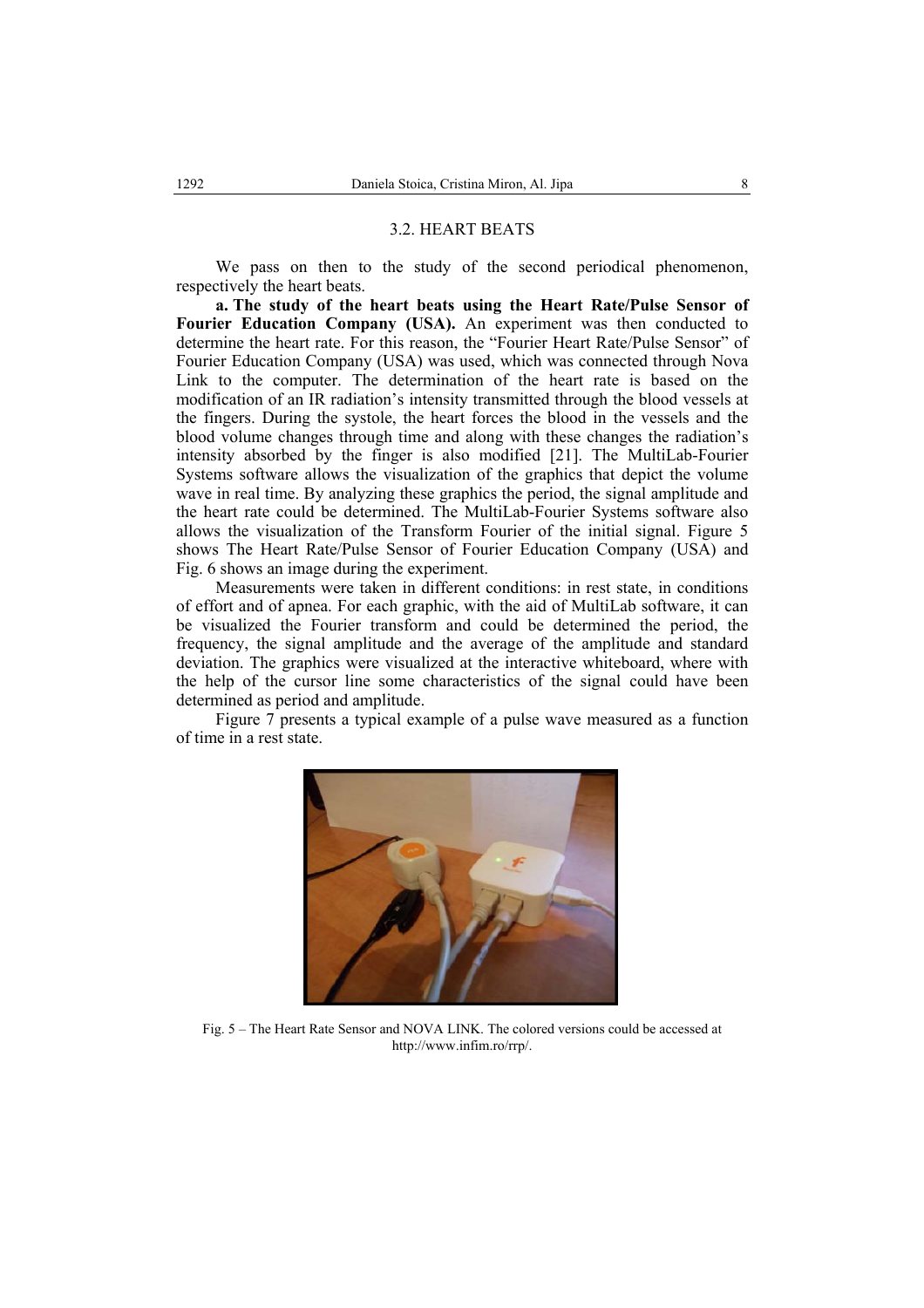

Fig. 6 – Image during the recording data. The colored versions could be accessed at http://www.infim.ro/rrp/.



Fig. 7 – The graphic in rest state. The colored versions could be accessed at http://www.infim.ro/rrp/.

In Fig. 8 is presented the Fourier Transform of the signals depicted in Fig. 7.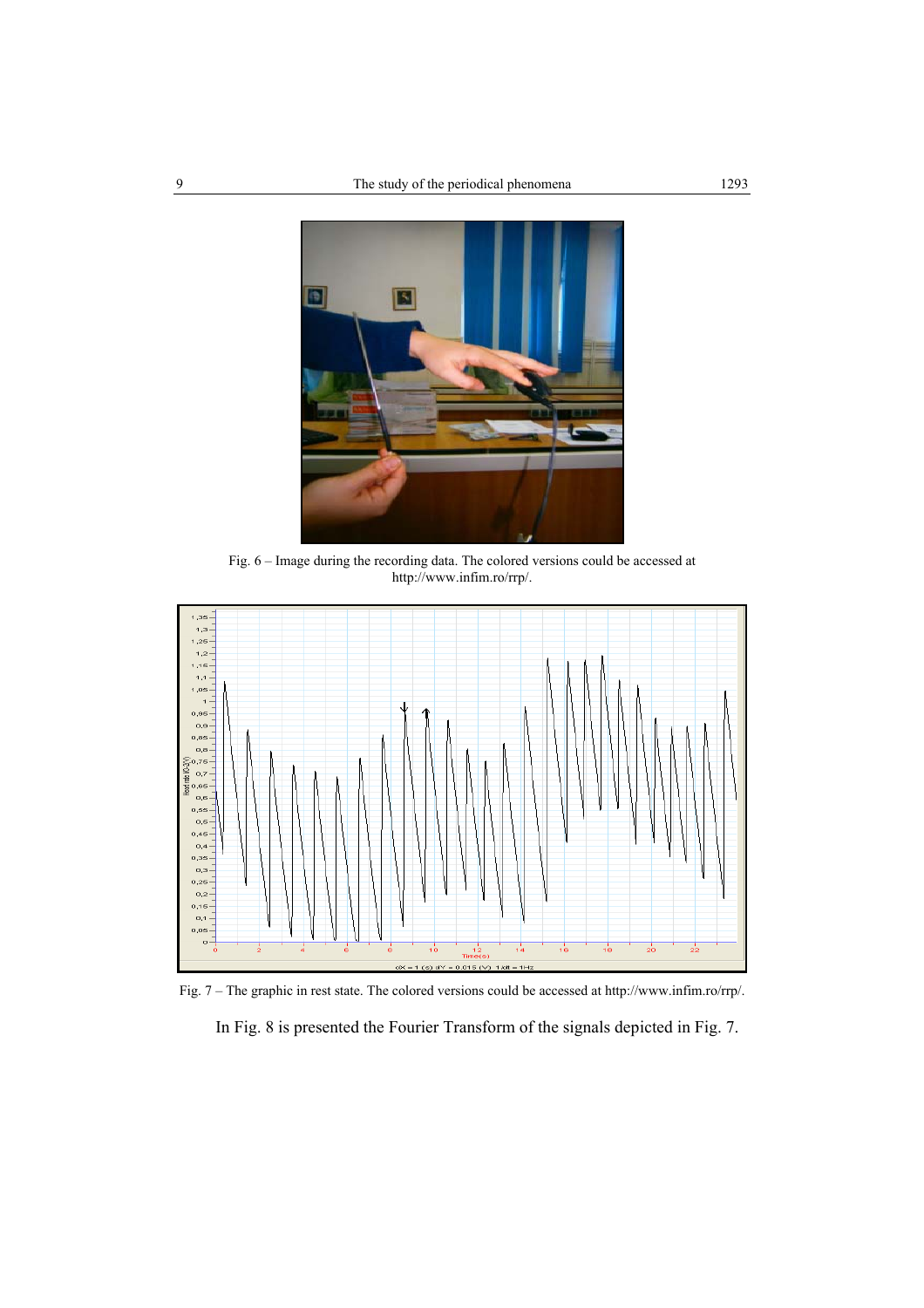

Fig. 8 – Fourier Transform (rest state). The colored versions could be accessed at http://www.infim.ro/rrp/.

In Table 1 are indicated the values of signal period, the frequency, the average value of the amplitude and standard deviation for different experimental conditions. The first experiment was done with the index finger at room temperature. The second measurement was realized after the index finger was kept in hot water for 2 minutes. The next experiments were done before the effort and then during the effort. The last set of measurements was realized in apnea conditions for 1 minute and then during normal breathing. One can observe that the signal amplitude is greater when the skin temperature is higher due to vasodilatation that can increase skin blood flow. In cold conditions the signal amplitude is lower, because a localized vasoconstriction could be produces and this can decrease the skin blood flow [20]. The increase of signal amplitude during effort, was greater than before effort. It also notes that the heart rate accelerates during an exercise to allow better oxygenation of the muscles involved in this activity.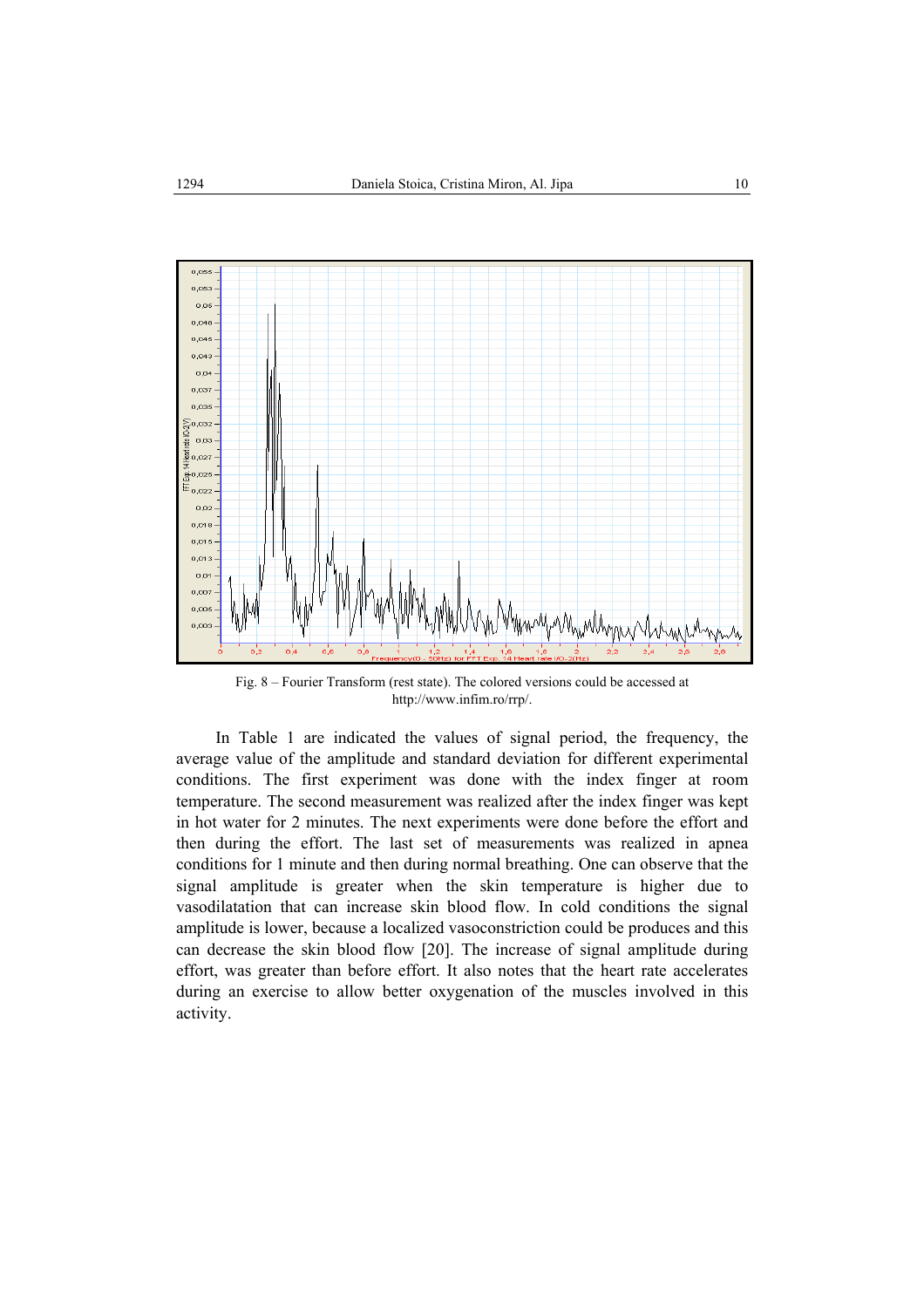| EXPERIMENTAL DATA          |                |                       |                   |                                   |                              |
|----------------------------|----------------|-----------------------|-------------------|-----------------------------------|------------------------------|
| Experimental<br>conditions | Period<br>T[s] | Frequency<br>$v$ [Hz] | Amplitude<br>U[V] | Average<br>Amplitude<br>$U_m$ [V] | Standard<br>Deviation<br>[V] |
| Cold finger                | 0.950          | 1.014                 | 0.410             | 0.071                             | 0.093                        |
| Hot finger                 | 0.880          | 1.136                 | 1.250             | 0.930                             | 0.230                        |
| Before effort              | 1.020          | 0.960                 | 0.960             | 0.470                             | 0.250                        |
| During effort              | 0.560          | 1.818                 | 1.230             | 1.009                             | 0.140                        |
| After effort               | 0.680          | 1.471                 | 1.080             | 0.490                             | 0.240                        |
| Apnea                      | 1.140          | 0.877                 | 0.240             | 0.030                             | 0.049                        |
| Normal breathing           | 1.170          | 0.855                 | 0.440             | 0.095                             | 0.120                        |

*Table 1*

 The values of signal period, the frequency, the average value of the amplitude and standard deviation for different experimental conditions

**b. The study of the heart beats using the Heart Rate (Exercise) Sensor of Fourier Education Company (USA).** The sensor is comprised of a wireless transmitter belt and a Pulse Receiver module that plugs into NOVA LINK. Transmitter belt is placed below the chest. The transmitter belt senses the electrical signals generated by the heart. The transmitter sends electrical signals from the heart to the receiver module. With the help of this module there was recorded the heart rate, measured in heart beats per minute (bpm) and pulse waveform at rest, in terms of effort and then back to the normal period of rest [22]. Figure 9 shows the Heart Rate (Exercise) Sensor of Fourier Education Company.



Fig. 9 – Heart Rate (Exercise) Sensor. The colored versions could be accessed at http://www.infim.ro/rrp/.

Figure 10 shows a typical graph which represents heart rate recording in bpm in rest conditions.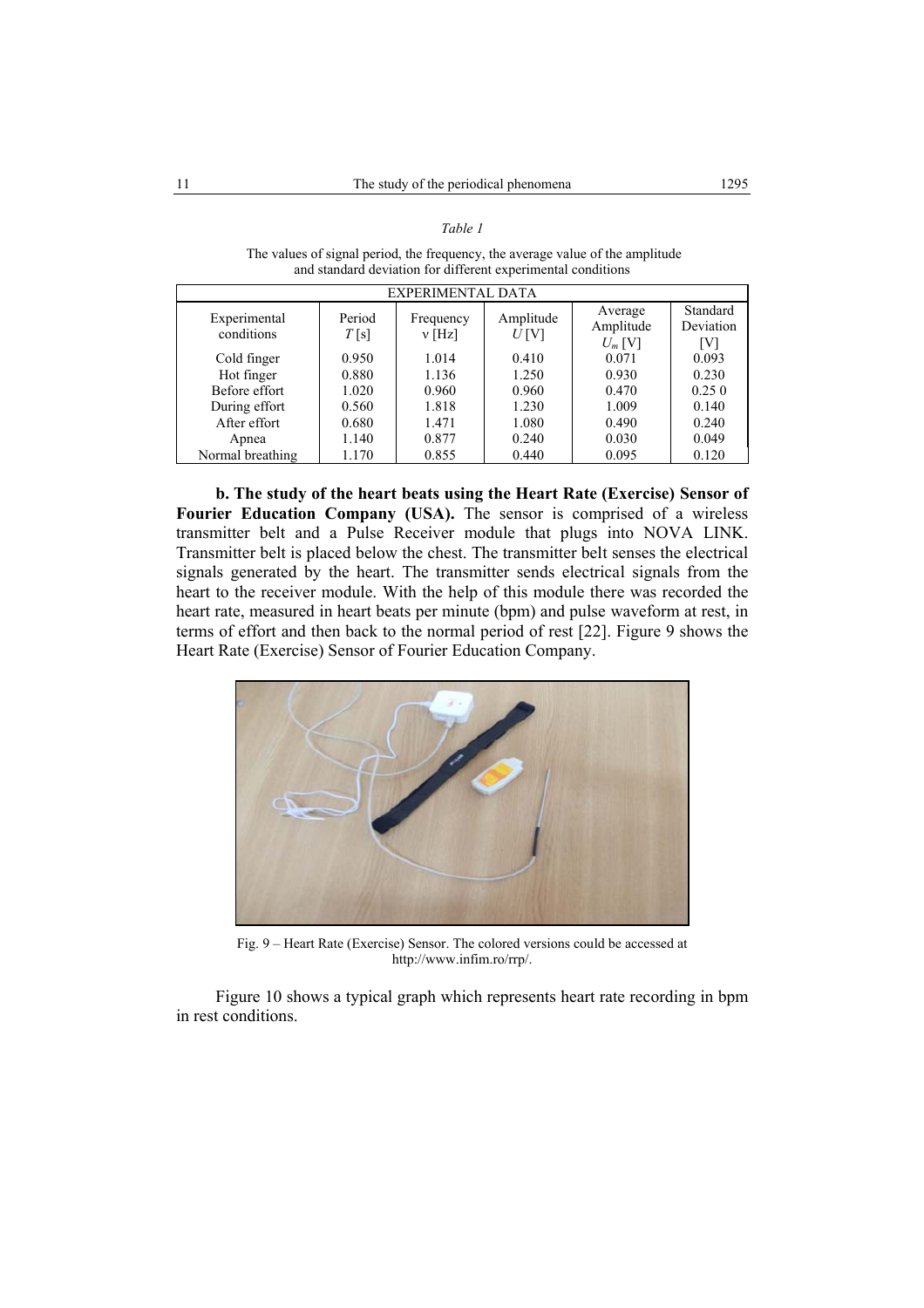

Fig. 10 – Monitoring heart rate in bpm in rest condition. The colored versions could be accessed at http://www.infim.ro/rrp/.

In Table 2 are indicated the average of the heart rate, the minimum and maximum value of the heart rate and the standard deviation for different experimental conditions.

| ۰, |  |
|----|--|
|----|--|

| The average of the heart rate in bpm, the minimum and maximum value of the heart rate |  |
|---------------------------------------------------------------------------------------|--|
| and the standard deviation for different experimental conditions                      |  |

| EXPERIMENTAL DATA          |                             |                                 |                                 |                                |  |  |
|----------------------------|-----------------------------|---------------------------------|---------------------------------|--------------------------------|--|--|
| Experimental<br>conditions | Average Heart rate<br>[bpm] | The minimum heart<br>rate [bpm] | The maximum<br>heart rate [bpm] | Standard<br>deviation<br>[bpm] |  |  |
| Rest state                 | 72.50                       | 43                              | 79                              | 9.16                           |  |  |
| During effort              | 107.97                      | 78                              | 154                             | 21.24                          |  |  |
| After effort               | 101.01                      | 82                              | 153                             | 20.99                          |  |  |

Using the same sensor one could get the pulse waveform in the same experimental conditions. Figure 11 shows the pulse waveform recorded at rest conditions.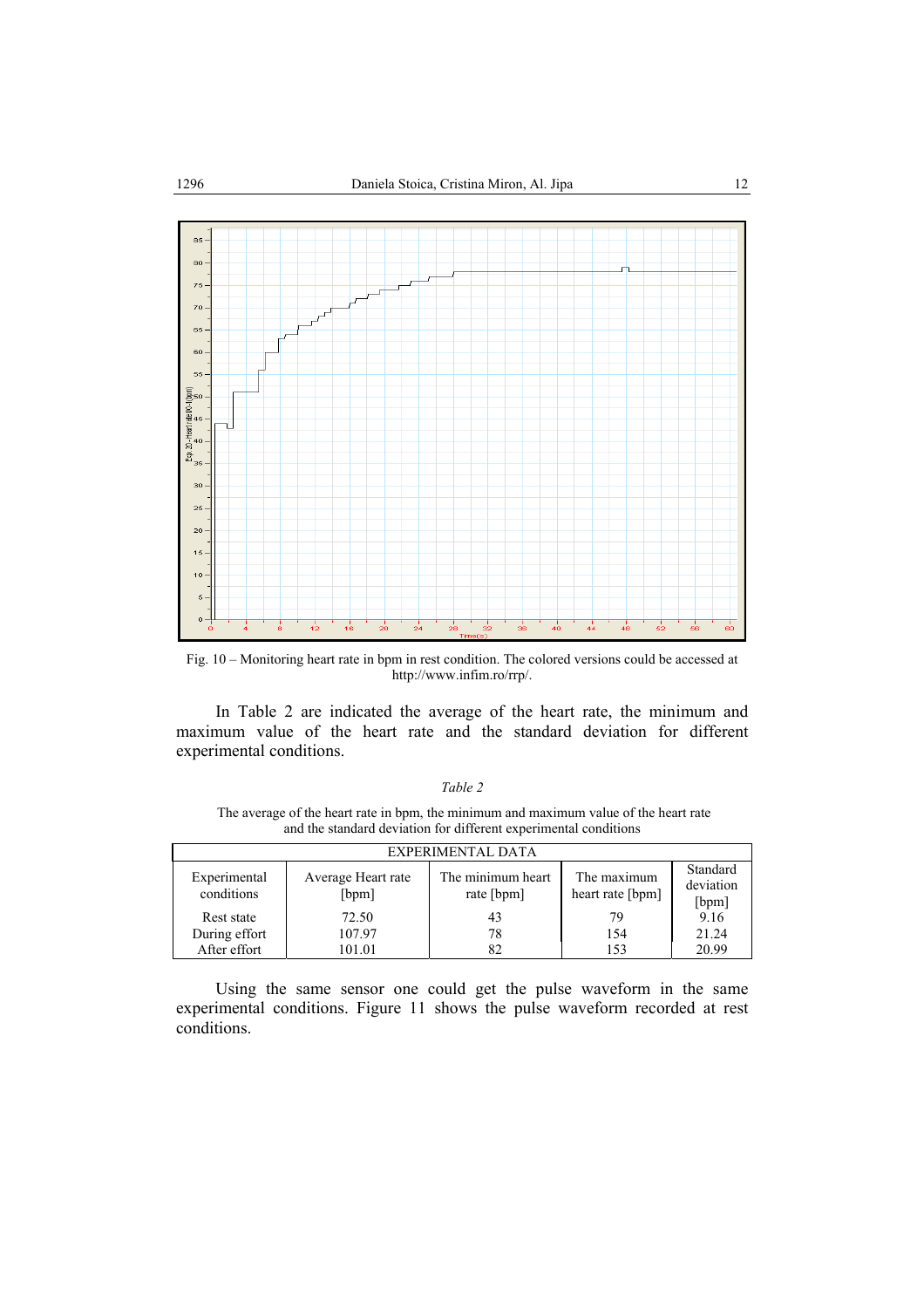

Fig. 11 – Monitoring waveform in rest state. The colored versions could be accessed at http://www.infim.ro/rrp/.

Table 3 shows the experimental data.

*Table 3*

 The values of the pulse waveform period, the frequency, the average value of the amplitude and standard deviation for different experimental conditions, recorded with The Heart Rate (Exercise) Sensor

| EXPERIMENTAL DATA          |                |                   |                      |                                   |                             |
|----------------------------|----------------|-------------------|----------------------|-----------------------------------|-----------------------------|
| Experimental<br>conditions | Period<br>T[s] | Frequency<br>v[H] | Amplitude<br>$U$ [V] | Average<br>Amplitude<br>$U_m$ [V] | Standard<br>Deviation<br>W] |
| Rest state                 | 0.80           | 1.25              | 0.32                 | 0.96                              | 0.45                        |
| <b>Effort</b> state        | 0.52           | L.92              | 0.41                 | 0.96                              | 0.48                        |

In this experiment, as in the previous one, students were able to find that the heart rate is higher during exercise than at rest.

**c. The study of the heart beats using the EKG Sensor.** The EKG Sensor measures cardiac electrical potential waveforms. This sensor enables to investigate the electric activity of the heart. The sensor consists of Fourier Systems plastic sensor case and three electrode leads. The first electrode is placed on the right wrist. A second electrode is placed a few centimeters above the first one and a third electrode is placed on the inside of the left wrist [23]. Figure 12 shows the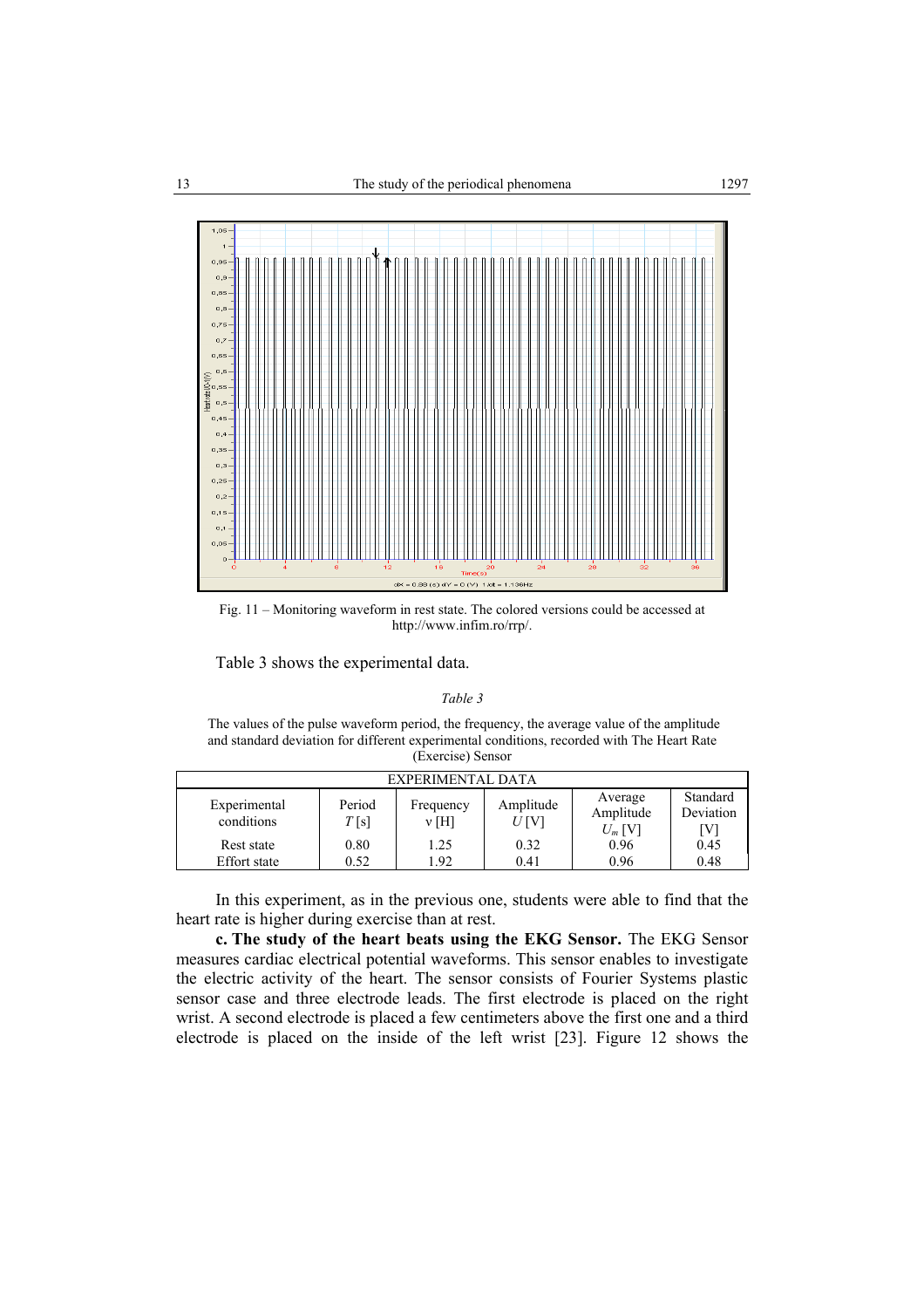recording an EKG and Fig. 13 presents a typical example signal obtained from EKG recording with the corresponding sequence representation cardiac cycle (from P wave to T wave). The graph show a pattern repeated with each beat of the heart.



Fig. 12 – Recording data during EKG. The colored versions could be accessed at http://www.infim.ro/rrp/.



Fig. 13 – EKG data. The colored versions could be accessed at http://www.infim.ro/rrp/.

The sequence of the P wave to T wave is a cardiac cycle. The period and the frequency of this cycle can be determined.

At rest, the frequency was 1.176 Hz and in the effort condition, the frequency was 2.632 Hz.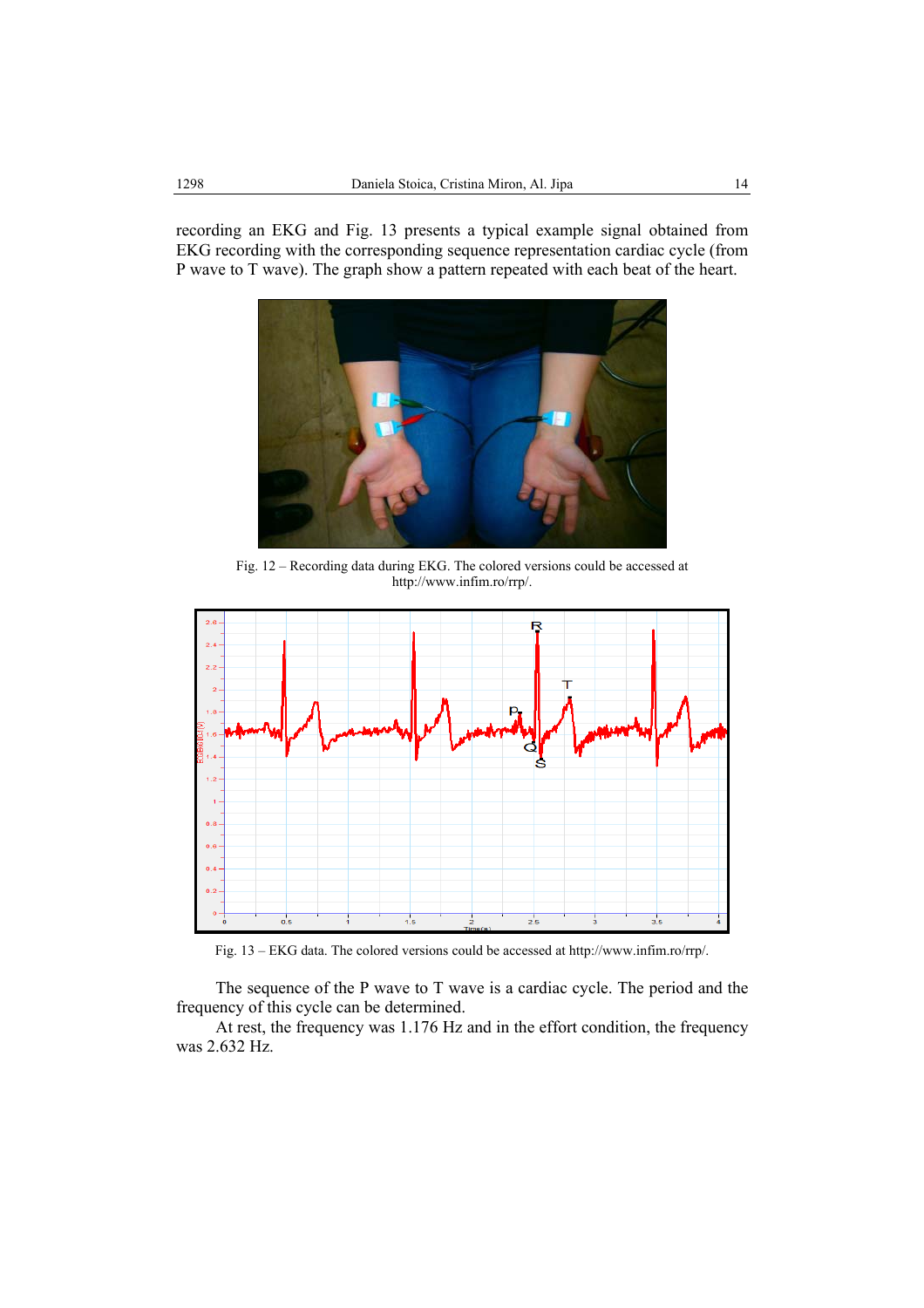## **4. CONCLUSIONS**

The aim of the present study was to show the fact that physics notions can be applied in different spheres of activity such as human physiology. So, with the aid of the physics notions such as the propagation of the waves and their interference could be explained the flow of the blood in the circulatory system. The electricity concepts learned, can be applied in the study of electrical activity of the heart. The students could find that, any periodic waveform can be represented as the superposition of harmonics according to Fourier's theorem. Using the interactive whiteboard and computer assisted experiment realization, led to the involvement of students during class. They were able to make connections with the notions of anatomy related to the circulatory system and the heart function and the trigonometry concepts related to the Fourier transform. Conducting such experiments arouse the interest of students to study Physics, participating actively in their implementation. Teachers may use particular instruments: real experiment [24–26], virtual experiments [27] and interactive whiteboard and computer assisted experiment [28].

#### REFERENCES

- 1. C. Miron, I. Staicu, Romanian Reports in Physics, **62**, *4*, 906–917, (2010).
- 2. A. Giambattista, B. McCarthy Richardson, R.C. Richardson, *Physics*, McGraw-Hill, New York, 2010.
- 3. F.M.A. Al-Ahmadi, *The Development of Scientific Thinking with Senior School Physics Students*, University of Glasgow, Scotland, United Kingdom, 2008. http://theses.gla.ac.uk/241/
- 4. \*\*\* PHYWE series of publications, Laboratory Experiments, Physics, PHYWE SYSTEME GMBH, 37070 Göttingen, Germany.
- 5. S. Whittemore, *The Circulatory System*, Chelsea House, New York, 2008.
- 6. R. Splinter, *Handbook of Physics in Medicine and Biology*, Taylor&Francis Group CRC Press, New York, 2010.
- 7. A. Tomasino, B. Gendreau, C. Parent, F. Patrigeon, C. Simion, *Physique Terms*, Editions Nathan, 1999.
- 8. I.P. Herman, *Physics of the Human Body*, Springer, 2006.
- 9. V. Pattabhi, N. Gautham, *Biophysics*, Delhi Kluwer Academic Publishers, Boston, 2002.
- 10. M.D. Johnson, *Human Biology: Concepts and Current Issues*, 6<sup>th</sup> Edition, Pearson Education, USA, 2012.
- 11. \*\*\* http://www.medicalopedia.org/2148/electrocardiography-ekg-an-introduction/
- 12. P. Davidovits, *Physics in Biology and Medicine*, 3th edition, Academic Press, London, 2008.
- 13. E. Dragomirescu, L. Enache, *Biophysiscs*, Didactic and Pedagogic Publisher, Bucharest, 1993.
- 14. K. Bogdanov, *Biology in Physics. Is Life Matter*, Academic Press, London, 1999.
- 15. M. Zamir, *The Physics of Coronary Blood Flow*, Springer Science+Business Media, Inc, New York, 2005.
- 16. St. Laurent, J. Cockroft, *Central aortic blood pressure*, Les Laboratoires Servier, France, 2008.
- 17. T. Sharma, *Feature Extraction from Finger Pulse for High Pitta Detection*, pp. 10–20; http://hdl.handle.net/10266/1793
- 18. D. Korpas, J. Halek, L. Dolezal, Physiological Research, **58**, *4*, 473–479 (2009).